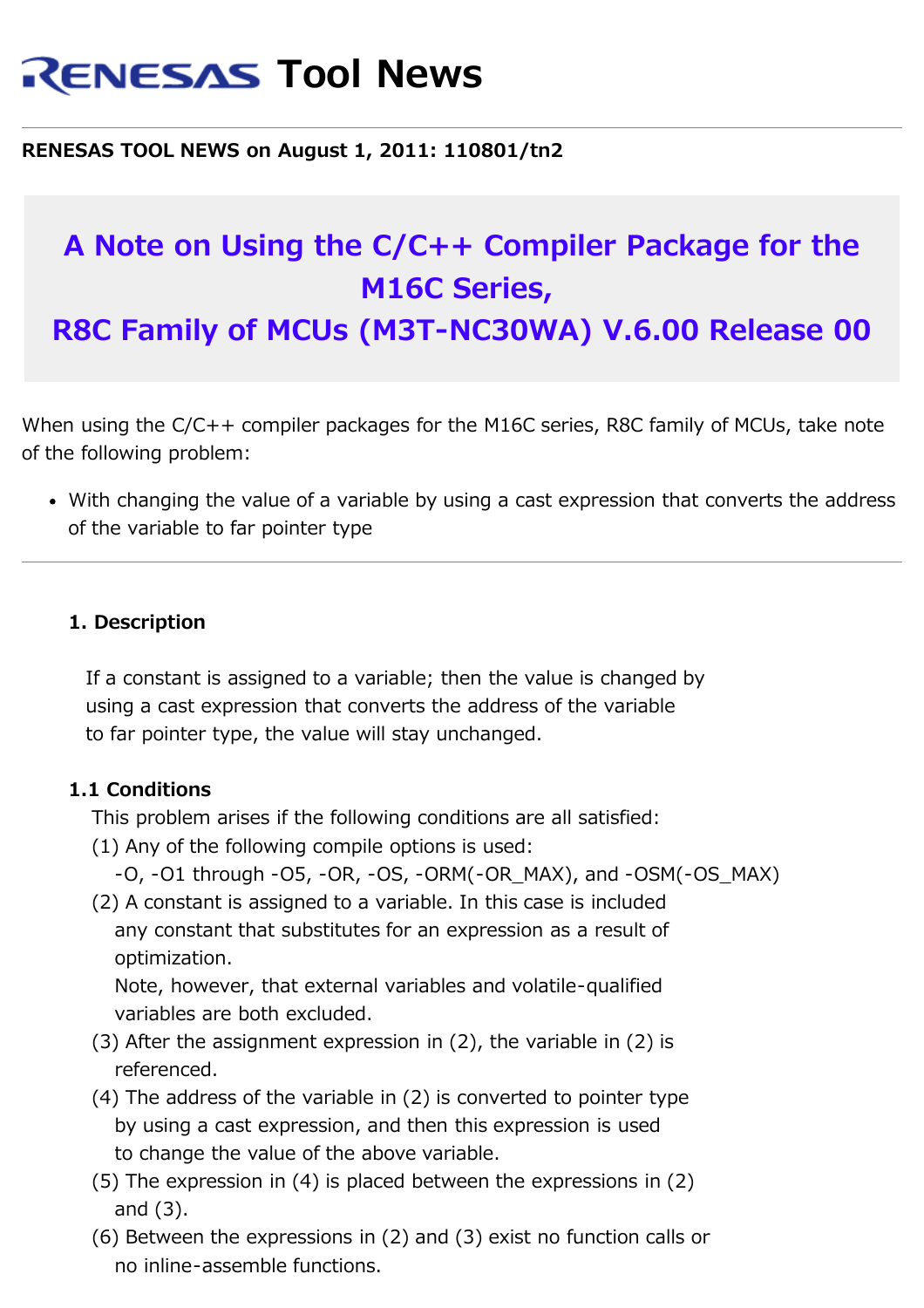(7) The attribute of the pointer type in (4) is far.

# **1.2 Example**

```
 ---------------------------------------------------------------
unsigned int gui;
 void func(void)
 {
   unsigned int aui;
  aui = 0; /* Condition (2) */*(int far *)&aui = 1; /* Conditions (4), (5), (6), (7) */
  gui = aui; / Condition (3) */ }
   ---------------------------------------------------------------
```
### **2. Workaround**

 To avoid this problem, place a dummy asm function between the expressions in Conditions (2) and (3).

---------------------------------------------------------------

```
unsigned int gui;
 void func(void)
\{ unsigned int aui;
  aui = 0;*(int far *)&aui = 1;
  asm(); \frac{1}{2} /* Dummy asm function placed \frac{1}{2}gui = aui; }
    ---------------------------------------------------------------
```
## **3. Schedule of Fixing the Problem**

We plan to fix this problem in the next version of the product.

The past news contents have been based on information at the time of publication. Now changed or invalid information may